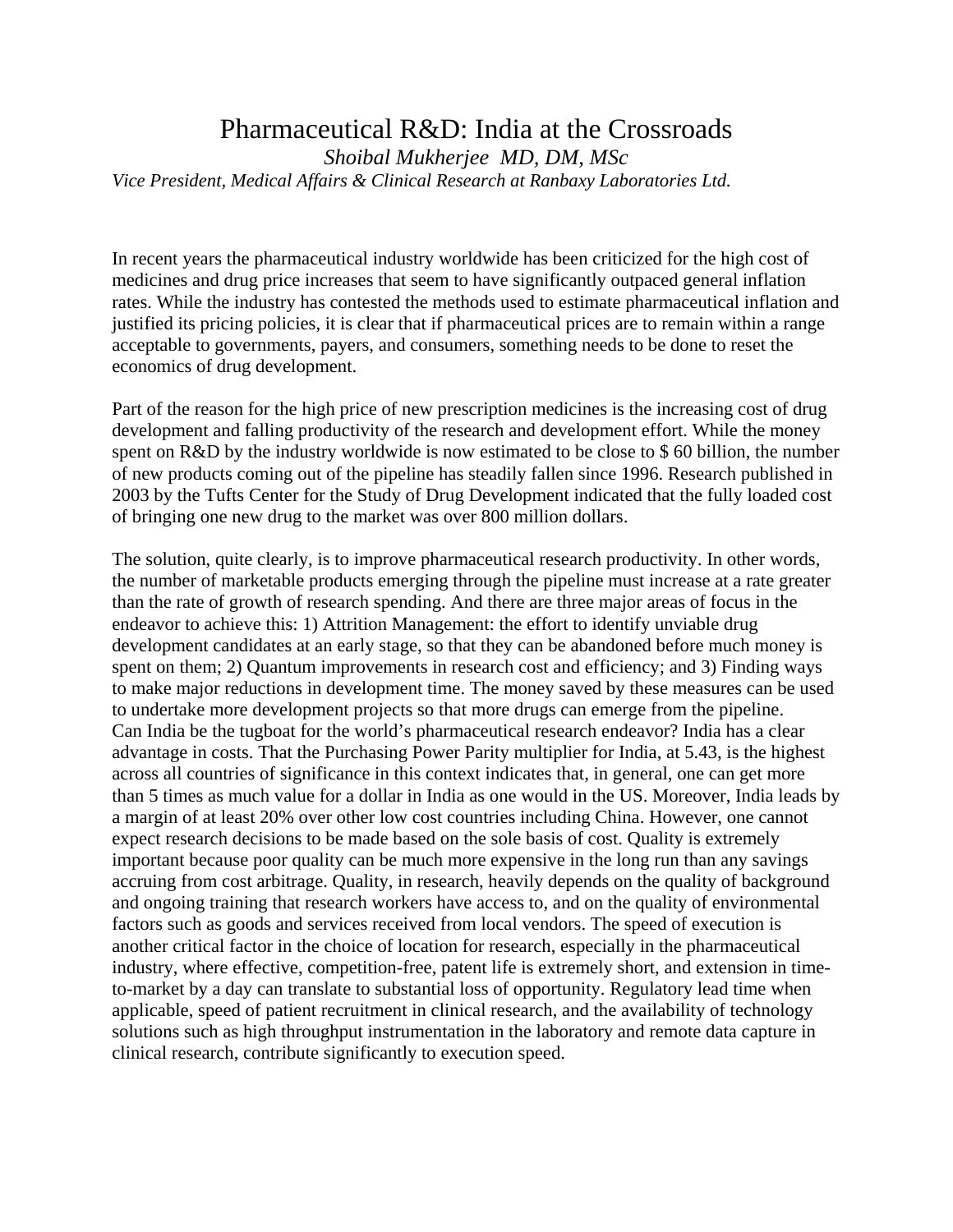Even when cost, quality, and speed can be delivered, capacity may be a limiting factor – the quantitative adequacy of facilities for research, including contract research facilities, third-party suppliers and vendors, quality healthcare institutions, a system of regulatory and ethical oversight of clinical research, and facilities for training and development. And availability of adequate numbers of trained personnel can be an important capacity constraint once volumes begin to grow apace.

Over the past few years entrepreneurs in India have developed capabilities across a wide spectrum of the pharmaceutical research and development value chain, from genomics, custom synthesis, physical and chemical characterization of molecules, *in vitro* studies and animal toxicology, to biopharmaceutics, execution of phase 2 and phase 3 studies, data operations and statistics. While considerable capacities are now available, by a global reckoning of scale these are still small. First-in-man studies are still restricted in India through regulation, while early discovery work is limited to a handful of local companies, a few contract research organizations (CROs), and some government laboratories. High throughput facilities are still rare, and facilities for animal testing are largely limited to routine tests in small animals. Facilities for human volunteer studies are limited largely to routine plasma-level testing of drug levels in male volunteers, although some sites are venturing into higher-end work. Most of the clinical trial capacity is tied up in operational execution of single studies, and experience with conception and execution of complete clinical development programs is limited. The appetite for fresh secondwave investments in asset-creation appears to be small.

Given these capabilities and constraints, what is the R&D turnover potential for India in the short to medium term? Based on the assumption that relevant global R&D spending is perhaps close to 60 billion dollars with a split of 33:66 in the non-clinical to clinical spend level, and current trends indicating that the fully-loaded cost of operations in India is 1/3rd and 1/5th of costs in the US and Western Europe for non-clinical and clinical operations respectively, the global R&D spend at Indian prices works out to approximately 15 billion dollars. A worthwhile target for India may be to begin to attract 10% of that spend – the equivalent of \$1.5 billion.

The general prospects for business process sourcing from India continue to be bright at this time. This is reflected by the AT Kearney Offshore Attractiveness Index where India scores head and shoulders above the closest competitors, including China, Malaysia and Philippines in the neighborhood and the countries of central and Eastern Europe and Latin America farther afield. However, the competition from these very countries gets much tougher when we analyse the prospects for the flow of pharmaceutical research dollars into India. Factors that detract from the country's ability to attract global pharmaceutical investments include the growing perception that intellectual property protection afforded to pharmaceutical products is at best incomplete, with restrictions on patentability, delays due to pre-grant opposition to patents, the threat of litigation and compulsory licensing, and the lack of data exclusivity. While protection of intellectual property in India does not seem to have anything to do directly with the placement of research projects in the country, the poor sentiment resulting from a failure to fully recognize and protect intellectual property is sufficient to negatively influence placement decisions.

Another detractor is the small size of the Indian pharmaceutical market. Indian domestic sales for pharmaceuticals accounts for merely 1.5% of global pharmaceutical revenues. Even if some of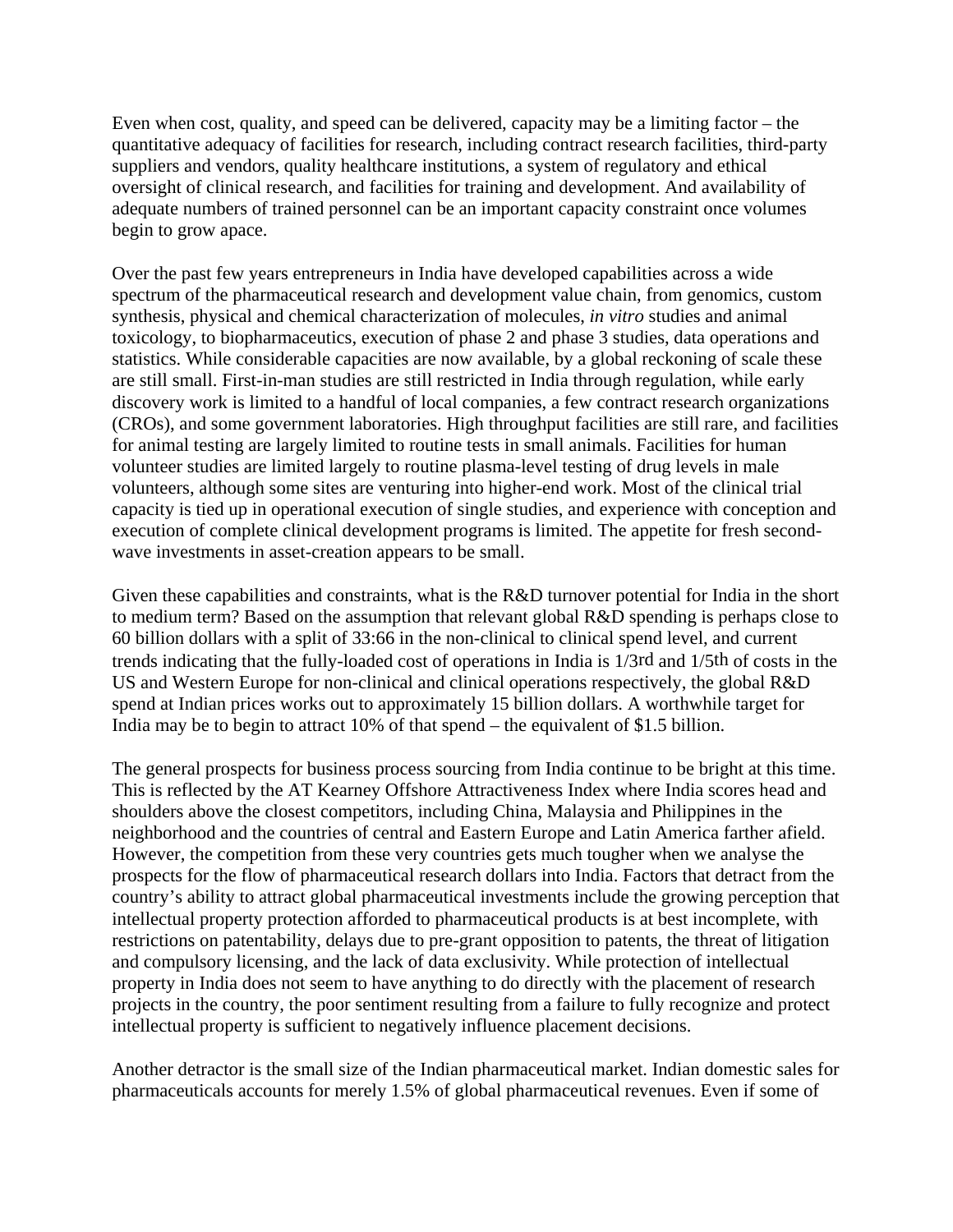the issues with intellectual property get sorted out over time, India is expected to remain a weak market well into the next decade due to low spending by the government on healthcare, lack of effective health insurance, and existence of a cost-plus system of price controls. This will make it difficult for the top management of global pharmaceutical companies to justify major investment in a country that provides so little in terms of revenue. For clinical research, in particular, the possibility of including top researchers and academicians as clinical investigators provides a legitimate early means of familiarizing medical opinion leaders with new therapies. Since this can have an impact on the commercial fate of the product, this opportunity has traditionally been reserved for large and potentially large markets.

Furthermore, capacity constraints are likely to emerge if the scale of research operations in the country becomes moderately large, with competition for a limited number of facilities and a relatively small pool of trained and experienced personnel driving up costs and eroding competitive advantage. Indeed, competitive advantage is already being undermined by a growing number of markets providing generous incentives and offering aggressive welcome packages to attract research investment and spending. Top among countries aggressively pursuing research dollars are Canada and Ireland. Others include Italy, Spain, Portugal, and New Zealand, and several individual states in the USA. Closer home, Malaysia has put in place an aggressive program to attract research. The nature of incentives offered by these companies ranges from major corporate and personal income tax exemptions and credits to direct and indirect subsidies, real estate concessions, and direct, no-strings-attached public funding of private research.

So, can India beat the competition and emerge as a global hub for pharmaceutical research in the next 4-5 years, attracting annual research spending to the tune of 1.5 billion dollars, growing its share of pharmaceutical research spending to perhaps 15% of global volumes by 2012-15, and then holding on to that share as the absolute volumes of global pharmaceutical R&D grow in the next decade and the cost advantage over other locations erodes with the rising Rupee? The answer, to my mind, is a simple 'No'. Not without decisively eliminating some of the detracting factors listed above, and not without major incentives to attract global research spending that will compensate for those of the detracting factors that cannot be eliminated.

A straightforward system that may be easily implemented would, for example, use additional revenue generated by the scheme to provide a coveted relief for commercial operations. This could take the shape of import duty waiver on commercial pharmaceutical imports equivalent, in the beginning, to half the value of the additional tax revenue generated by inflow of foreign funds into pharmaceutical research and development in India. As an illustration, for every dollar of foreign currency inflow into research, the central government would be expected to earn revenue through direct and indirect taxes worth an average of 25 cents. In the subsequent year the government would allow for 12.5 cents in duty exemption for commercial pharmaceutical imports.

The possibility of duty exemption on patented imported products would be a very strong fiscal incentive for large pharmaceutical companies to consider major growth in research spending in India. The current effective duty rates inclusive of all surcharges works out to about 42% on the landed cost of goods. This substantially increases the burden on patients and impinges on the affordability of imported goods. Limiting duty waivers to patented products would ensure that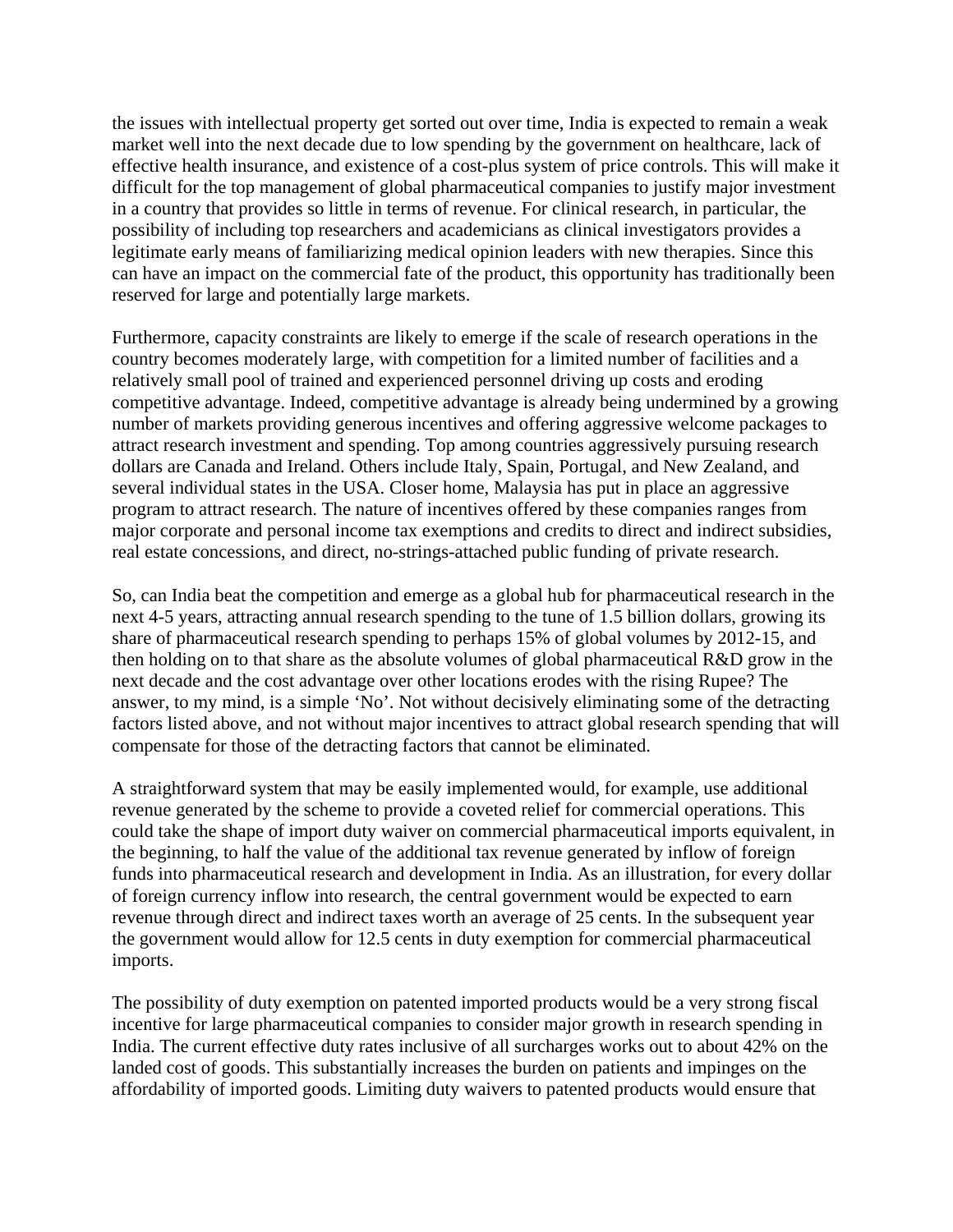domestic industry is not adversely affected by this measure while still serving as an incentive to attract research investments as well as lowering costs of high-end imported medicines for the Indian consumer.

Will such an incentive scheme get the country to the target 10-15% of global pharmaceutical R&D volumes by 2012? If we assume that the current flow of external funds into pharmaceutical R&D adds up to about \$ 150 million, and the growth trend is 40-50% inclusive of inflation, we may expect to cross the \$ 300 million mark by 2010. At a billion dollars worth of pharmaceutical imports, companies pay over 400 million dollars in import duties and under this R&D incentive scheme it would take \$3.2 billion worth of pharmaceutical R&D to eliminate the duty paid, so there would be sufficient room for companies to bring in research dollars worth 1.5 billion in the short-to-medium term. If they did, the government would earn 112.5 million worth of incremental revenue over what it would have earned at an R&D spend level of \$ 300 million without a duty exemption scheme. In the process, about 25,000 new high-value jobs would be created, and patients would pay less for patented imported medicines, and the additional revenue earned by the government could be used to improve healthcare services to the poorest sections of society – all of which would be in line with the government's public interest objectives.

Any economic incentives would have to go hand in hand with regulatory initiatives and capacity building measures. The office of the Drugs Controller General of India has already taken major initiatives that will go a long way in facilitating the growth of clinical research in the country while safeguarding the safety and interests of patients, encouraging the ethical conduct of high quality research, and ensuring the quality of pharmaceutical products. These include mechanisms to monitor quality of imported products, enforcement of Good Manufacturing Practices (GMP) across all sections of the industry, and harmonization and upgrading of rules and regulations governing pharmaceutical research through revisions to the Drugs and Cosmetics Rules. However, further alignment of regulation will be required going forward. Restriction on the conduct of first-in-man and early microdosing studies, formal and informal restrictions on animal testing and irrational pre-clinical testing requirements that go beyond what is required in Europe and America, slow regulatory approval for investigational drug approvals that take months when in other markets such approval is automatic and time-bound in the absence of a specific clinical hold, unnecessary duplication in the need to conduct Phase IIIB studies in India when the international data package already contains data generated in India, and so on.

Other second generation regulatory changes sorely required include provisions for regulatory pre-approval and accreditation of human research facilities; setting up of a national system of oversight of ethics committees; adverse event monitoring regulations that would make it mandatory for every company authorized to develop or market pharmaceutical products to have a validated and functional system of adverse event monitoring for investigational and marketed products; harmonization of rules pertaining to pharmaceuticals across states; amendment of the 4-year limit in the definition of a new drug that currently absolves manufacturers of generic products from having to submit any data to federal regulators; and comprehensive plans to enhance regulatory capacity and expertise within the Central Drug Standards Control Organization.